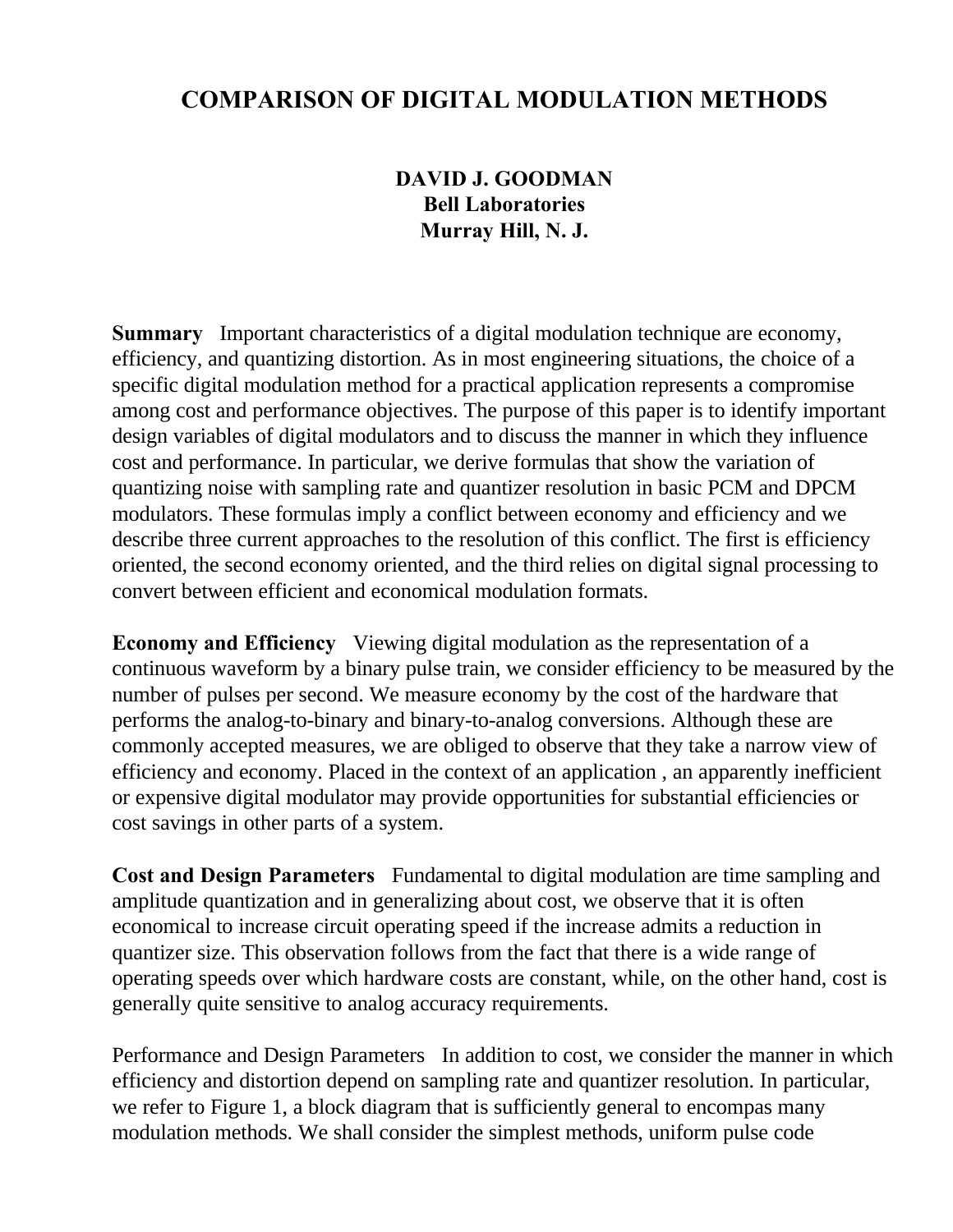modulation (PCM) and differential PCM (DPCM) and derive formulas for quantizing noise power as a function of sampling rate and the number of quantizer bits. In PCM, there is no feedback loop in the modulator (A is an open circuit) and demodulation consists of conversion of the binary pulse stream to a quantized sequence of amplitude modulated pulses (PAM) followed by low-pass filtering. (B is a closed circuit.) In DPCM, A and B are identical integrators and y is a quantized approximation to the input, x.

In the M-bit uniform quantizer, the spacing between adjacent decision levels and the spacing between adjacent output levels is a constant, d, and  $N<sub>o</sub>$ , the mean-square difference between quantizer input and output, is proportional to  $d^2$  when the input is within the dynamic range of the quantizer. Often, it is quite accurate to assume that the quantizing error is equally likely to be at any point in the range  $(-\frac{1}{2}d, \frac{1}{2}d)$ , in which case,

$$
N_Q = Av(z-q)^2 = d^2/12.
$$
 (1)

To maintain a prescribed dynamic range as M changes, d must vary inversely with the number of quantization intervals,  $d \sim 2^{M} - 1$ <sup>-1</sup> so that

$$
N_Q \sim (2^M - 1)^{-2}
$$
, (2)

in which the constant of proportionality depends on overload immunity requirements and on the characteristics of the input signal.

To analyze the effect of sampling rate on distortion, we consider PCM and DPCM separately. In PCM, the overload characteristics and, therefore, d and  $N_Q$  are independent of  $f_s$ , and only in the low pass filter of the demodulator does the sampling rate influence quantizing noise. The cutoff frequency of the filter is W Hz, the bandwidth of x(t) [which we assume to be bandlimited to  $W \leq \frac{1}{2} f_S$  to prevent aliasing], while the frequency components of  $(z-q)^2$  are distributed uniformly over the range  $(0, \frac{1}{2}f_s)$  as indicated in Figure 2. It follows that the fraction of N<sub>Q</sub> in the passband of  $x(t)$  is  $2W/f_s$  so that the overall (filtered) quantizing noise power is

$$
N_{F} = Av(x - \hat{x})^{2} = 2WN_{Q}/r_{S}
$$
  
=  $c_{1}(2^{M} - 1)^{-2} r_{S}^{-1}$  (PCM). (3)

The overload mechanism of DPCM differs from that of PCM. When A in Figure 1 is an inegrator,  $z = x - y$  is related to the change in x over the  $f_s^{-1}$  sec sampling interval. The quantizer overloads when the rate of change of x exceeds  $\frac{1}{2}(2^M - 1)$  d f<sub>s</sub><sub>1</sub> the greatest possible rate of change of y. Hence with M fixed, d proportional to  $\overline{fs}$  maintains a fixed overload immunity. It follows that  $N_Q \sim d^2 \sim f g^{-1}$ , or combining the influence of  $f_s$  and M,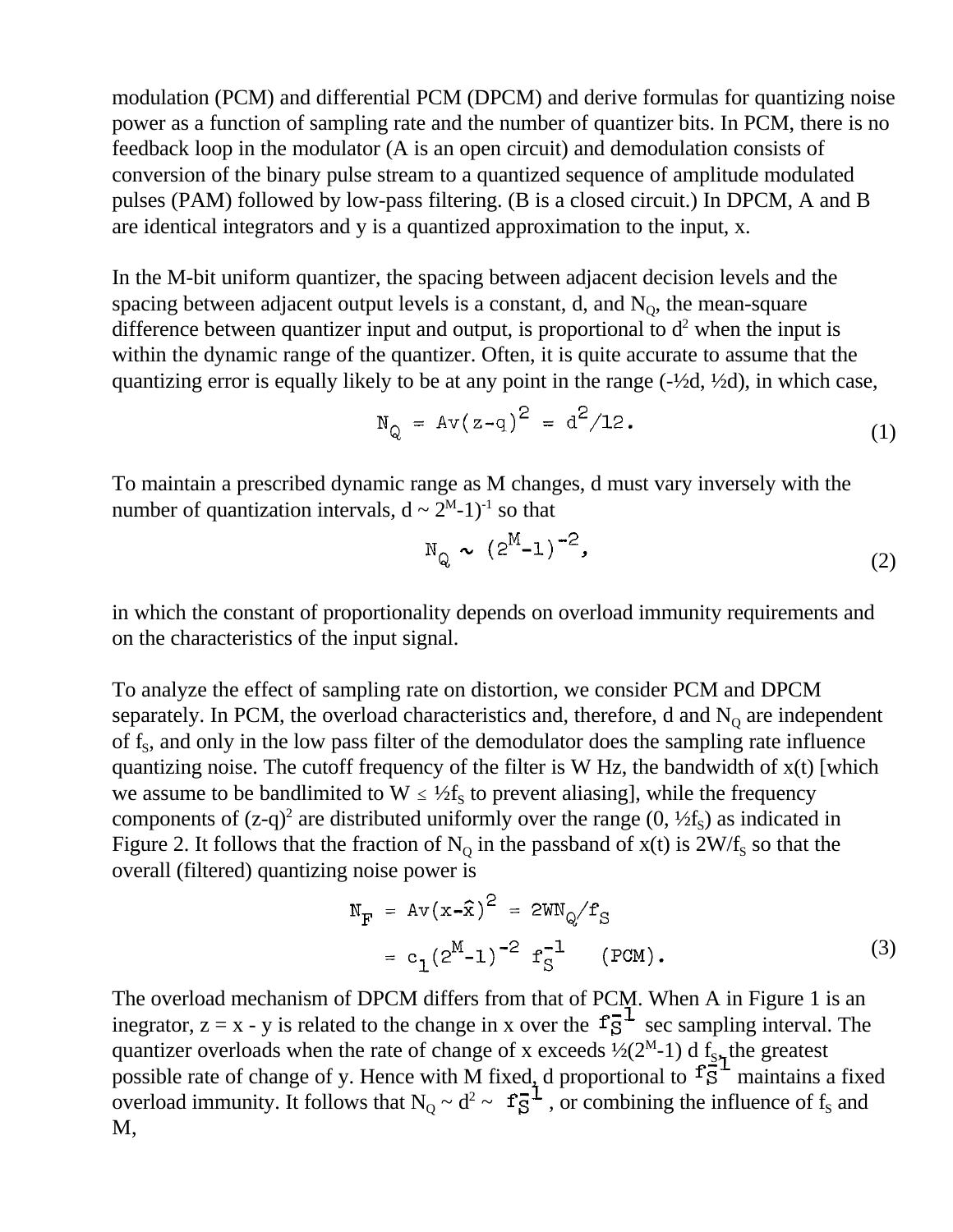$$
N_Q \sim (2^M - 1)^{-2} r_S^{-2}
$$
 (DPCM). (4)

To account for the effect of the low pass filter, we note that for  $M \ge 2$  bit DPCM,  $(z-q)^2$  is uniformly distributed in frequency as in Figure 2. However, one-bit DPCM - delta modulation ( $\Delta M$ ) - is exceptional. Here, the power at frequencies near  $\frac{1}{2}f_S$  is significantly greater than at lower frequencies and the proportion of  $N<sub>o</sub>$  passed by the filter is approximately  $W/f_s$  rather than  $2W/f_s$ . See Figure 3. Hence

$$
N_F = c_2 (2^M - 1)^{-2} r_S^{-3}; \t M \ge 2
$$
 (DPCM) (5)

$$
= \frac{1}{2} c_2 f_S^{-3} \qquad ; \qquad M = 1 \qquad (\Delta M). \qquad (6)
$$

Although they omit many details, Equations 3, 5 and 6 exhibit important properties of a large class of digital modulation methods: noise varying exponentially with number of quantizer bits; noise varying algebraically with sampling rate. To interpret the effects of  $f<sub>S</sub>$ and M on efficiency, we recall that our measure of efficiency is the bit rate

$$
\mathbf{f}_{\mathbf{B}} = \mathbf{M} \mathbf{f}_{\mathbf{S}}.
$$
 (7)

Considering Equations 3, 5, 6 and 7 together, we conclude that over a broad range of quality objectives it is efficient to have  $f_s$  low and to control  $N_F$  by the value of M. Figures 4 and 5 consolidate these equations. To illustrate our point we consider reducing  $N_F$  by a factor of 4 in a DPCM modulator. Assuming the original quantizer size to be 5 bits, we can make the quality improvement by increasing M to 6, thereby increasing  $f_B$  by the factor 6/5 which is a 20% increase. On the other hand, to bring about the same improvement with M constant, it is necessary that f<sub>s</sub>, and therefore f<sub>B</sub>, be increased by the factor  $\sqrt[3]{4}$  which is a 59% increase. (PCM is far more extreme; a fourfold increase in  $f_s$  and  $f_B$  is required.)

Contrasted with this relationship of efficiency to  $f_s$  and M is our earlier comment that over a wide range of conditions cost is relatively independent of speed, but is quite sensitive to quantizer size. Hence, the need to compromise between cost and efficiency in simple PCM and DPCM, which we summarize as follows:

|              | Economical | Efficient |
|--------------|------------|-----------|
| Sampling     | High speed | Low speed |
| Quantization | Few bits   | Many bits |

 $\blacksquare$ 

**Tradeoffs Between Cost and Efficiency** Existing and proposed modulation techniques comprise a wise variety of responses to the conflict between cost and efficiency. At one extreme is the modulation scheme used for digital transmission over telephone trunks. In this application, efficiency is essential because the overall system cost is controlled by the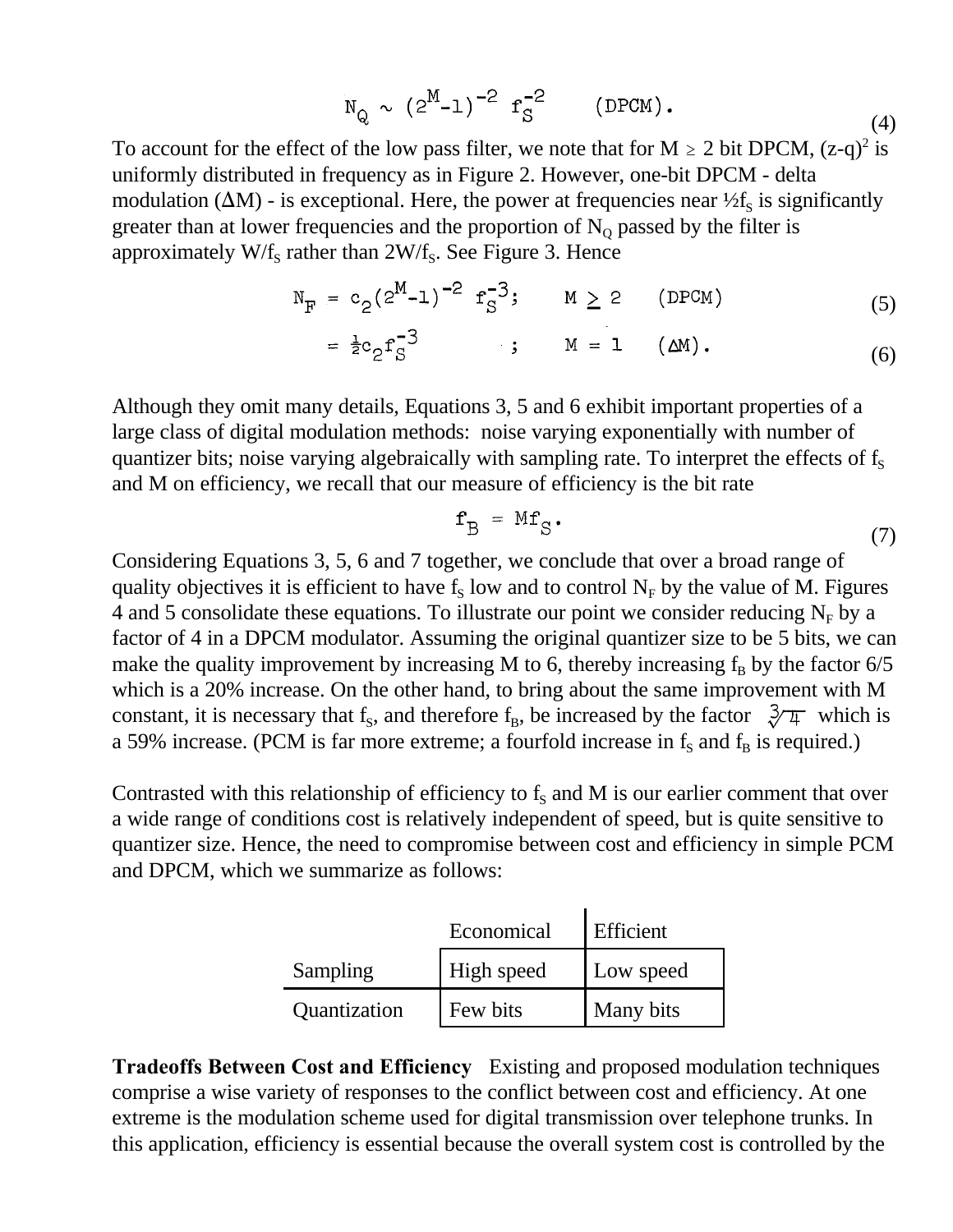time-multiplexed transmission line and PCM, using the lowest sampling rate consistent with constraints on aliasing distortion, is the common modulation scheme for trunk transmission. To enhance the efficiency relative to the uniform quantization we have described, non-uniform quantization is introduced. This permits distortion requirements to be met over a large class of input signals with fewer bits per sample than would be possible with uniform quantization. In many existing systems non-uniform quantization is achieved by non-linear processing (companding) of the unquantized signal samples at the modulator. The quantizer is uniform<sup>1</sup> In more modern systems a non-uniform quantizer, one with unequally spaced output levels and decision levels, is implemented directly.

Although this modulation scheme is basically more costly (for the sake of greater efficiency) than the uniform PCM scheme, considerable cost savings can be realized through time sharing when many signals are to be modulated at the same point. Thus the Bell System Dl digital channel bank<sup>1</sup> is shared among 24 channels and the D2 bank<sup>2</sup> among 96 channels, and as a result, the cost per channel of the most expensive elements of the modulator is a fraction of what it would be if each signal were coded individually.

Although time-shared, efficient modulators are appropriate to telephone trunk transmission, there are many newer applications that call for cheaper, though perhaps less efficient methods. In many of these applications, opportunities for time sharing of coding equipment are limited or absent and the cost of analog-to-digital conversion has an important influence on total system cost. The emphasis on economy, rather than efficiency, in such applications has led in recent years, to renewed interest in  $\Delta M$ , in which the quantizer is binary, responding only to the polarity of a signal, rather than to the precise level.

The original single-integration and double integration  $\Delta M$  schemes<sup>3</sup> are extremely inefficient\* and considerable effort has been devoted to the discovery of more efficient  $\Delta M$ techniques which sacrifice some of the economy of the simplest approaches but retain the cost advantages inherent in two-level quantization. The variable-step-size approach to AM has brought the greatest success to this effort, resulting in code formats with efficiencies rivalling those of non-uniform PCM. The cost of variable-step-size  $\Delta M$  is considerably higher than that of the simpler methods, but when signals are coded individually, it is lower than that of PCM. In applications with time-sharing opportunities, it is impossible to generalize about the relative efficiency and economy of the two approaches. It is clear that both will receive extensive application.

<sup>\*</sup> For example, a proposal to use  $\Delta M$  as the code format of a digital switching system<sup>4</sup>calls for voice channels encoded at the rate of 1,500 kbits/sec in contrast to the 64 kbits/sec required with non-uniform PCM.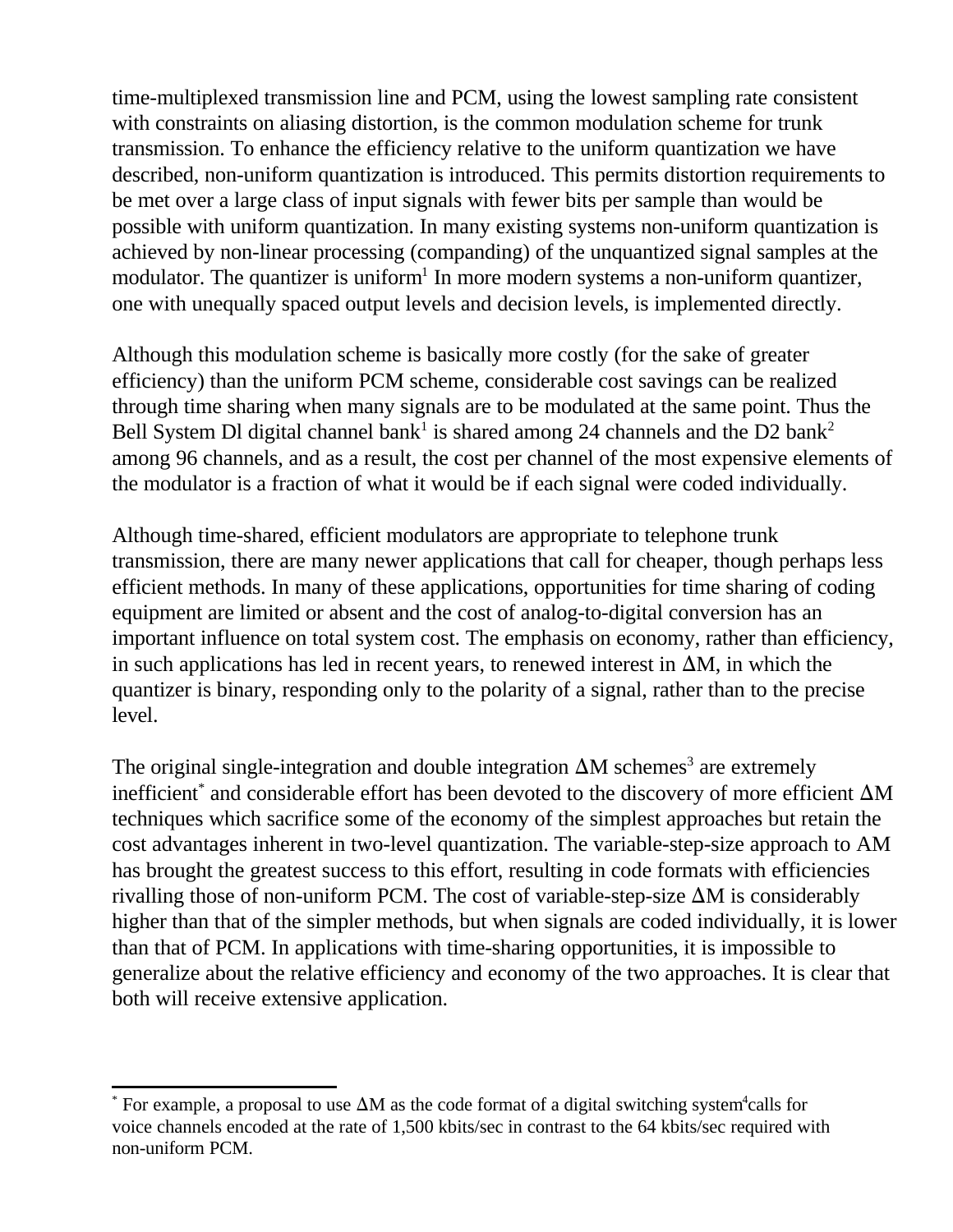In the most promising variable-step-size schemes, the step size (the gain of the modulator feedback loop and the gain of the demodulator) depends on the binary  $\Delta M$  signal. When the  $\Delta M$  signal indicates that the rate of change of the input is low, the step size is also low so that the approximation signal changes in small increments to provide close tracking of the input. On the other hand, when the rate of change of the input is high, overload is prevented by a step size that is high enough to allow the approximation signal to follow the input.

Among the many variable-step-size schemes, a principal distinguishing characteristic is the speed with which the step size changes. For example, the modulator of the subscriber loop multiplex system<sup>5</sup> developed at Bell Laboratories, allows the step size to change by a factor of two at 125 µsec intervals. By contrast, the step size of the digitally controlled  $\Delta M$  techniques<sup>6</sup>, invented at Philips and incorporated in a 60 voice channel multiplex<sup>7</sup> system by TRT in France, varies with a time constant of a few milliseconds.

We have thus far given examples of two approaches to the problem of reconciling the goals of economy and efficiency. Our first example was efficiency-oriented and achieved economies through time-sharing. The second began with the most economical modulator and modified it at some cost to enhance efficiency. A third approach, illustrated in Figure 6, retains the simplest fixed-step-size M modulator and introduces digital signal processing hardware to convert the high speed  $\Delta M$  signal to a more efficient format. This approach is based on the observation that standardized digital circuit elements are economical and are becoming more so and therefore the combination of a simple inefficient modulator and a digital code converter may, in some cases, be more economical than an efficient modulator. Applications of this approach have been studied with conversion from fixedstep-size  $\Delta M$  to PCM<sup>8.9</sup>, DPCM,<sup>10</sup> and variable step size  $\Delta M^{11}$ .

**Conclusions** The widespread current interest in digital modulation is stimulated by technological advances which provide new opportunities for converting between analog and digital signal formats and by the proliferation of new digital communication, computer and control applications which use digitally encoded analog signals. The diversity of current approaches to digital modulation has created for the system designer the flexibility to choose a modulation method that meets his specific cost and performance requirements.

## **References**

- 1. Fultz, K. E. and D. B. Penick, "The T1 Carrier System", Bell System Tech. J., Vol. 44, pp. 1405-1451, Sept., 1965.
- 2. Henning, H. H., "A 96 Channel PCM Channel Bank", Conf. Rec., 1969, IEEE Int. Conf. Communications, pp. 34.17-34.22, June, 1969.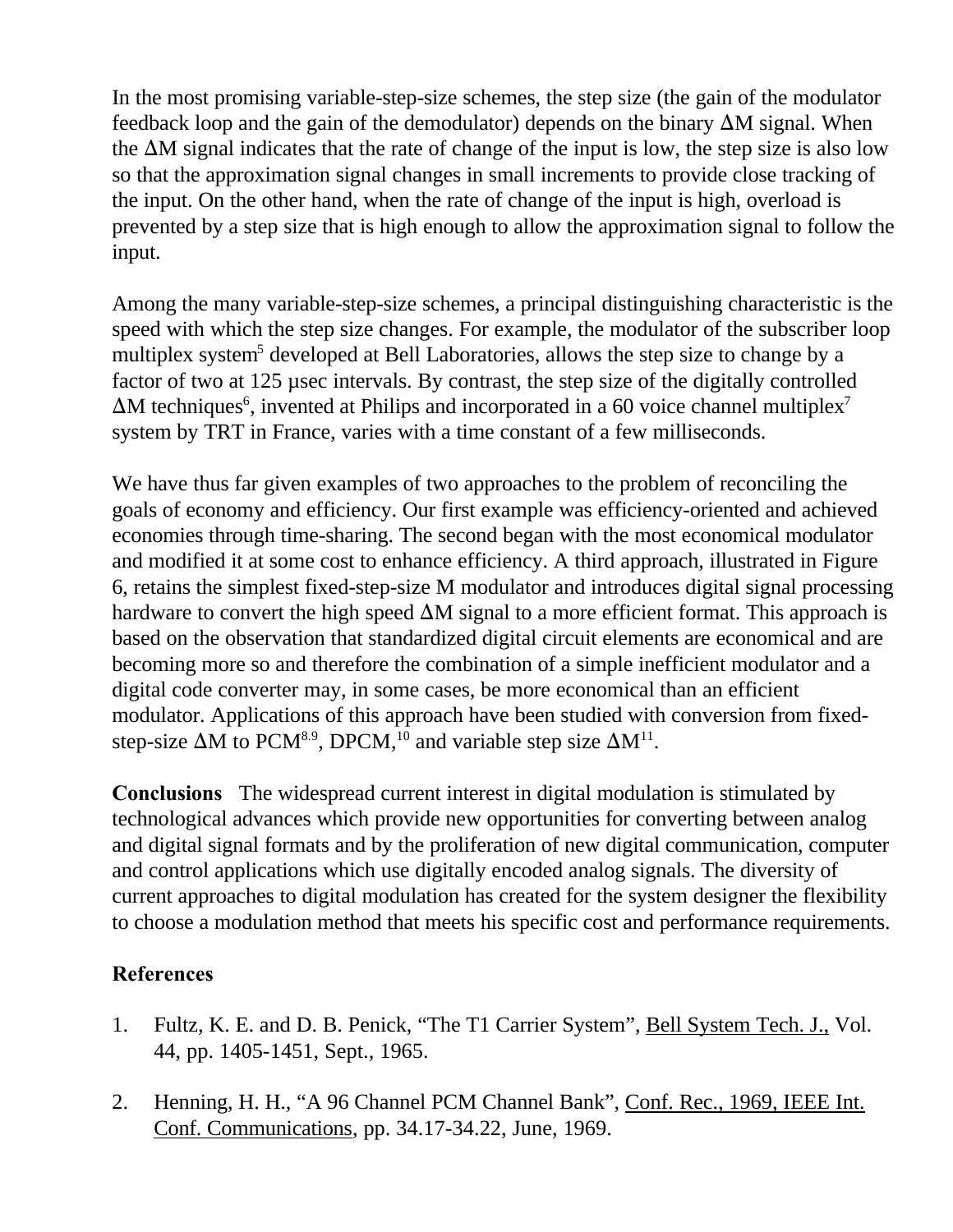- 3. de Jager, F., "Delta Modulation, A Method of PCM Transmission Using the 1-Unit Code", Philips Res. Rep., Vol. 7, pp. 442-466, Dec. 1962.
- 4. Laane, R. R. and B. T. Murphy, "Delta Modulation Codec for Telephone Transmission and Switching Applications", Bell System Tech. J., Vol. 48, pp. 1013- 1031, July-Aug.\$ 1970.
- 5. McNair, I. M., Jr., "Subscriber Loop Multiplexer A High Pair Gain System for Upgrading and Growth in Rural Areas", IEEE Trans. Communication Technology, Vol. COM-19, pp. 523-527, Aug., 1971.
- 6. Greefkes, J. A., "A Digitally Controlled Delta Codec for Speech Transmission", Conf. Rec., 1970 IEEE Int. Conf. Communications, pp. 7.27-1-32, June, 1970.
- 7. Gaquere, C. G. P.,"Communications Facilities over a 60 Channel Multiplex System (2.,048 Mb/S) using Digitally Controlled Delta Modulation", Conf. Rec.., 1971 IEEE Int. Conf. Communications, pp. 22.16-22.22, June, 1971.
- 8. Jackson, L. B., J. F. Kaiser and H. S. McDonald, "An Approach to the Implementation of Digital Filters, IEEE Trans. Audio and Electroacoustics, Vol. AU-16, pp. 413-421, Sept., 19677
- 9. Goodman, D. J., "The Application of Delta Modulation to Analog-to-PCM Encoding" Bell System Tech. J., Vol. 48, pp. 413-421, Feb., 1969.
- 10. Ishiguro T. and H. Kaneko, "A Nonlinear DPCM Codec Based on  $\Delta M$ //DPCM Code Conversion with Digital Filter", Conf. Rec., 1971 IEEE Int. Conf. Communications, pp. 1.27-1.32, June, 1971.
- 11. Goodman, D. J., "A Digital Approach to Adaptive Delta Modulation", Bell System Tech. J., Vol. 50, pp . 1421-1426, April, 1971.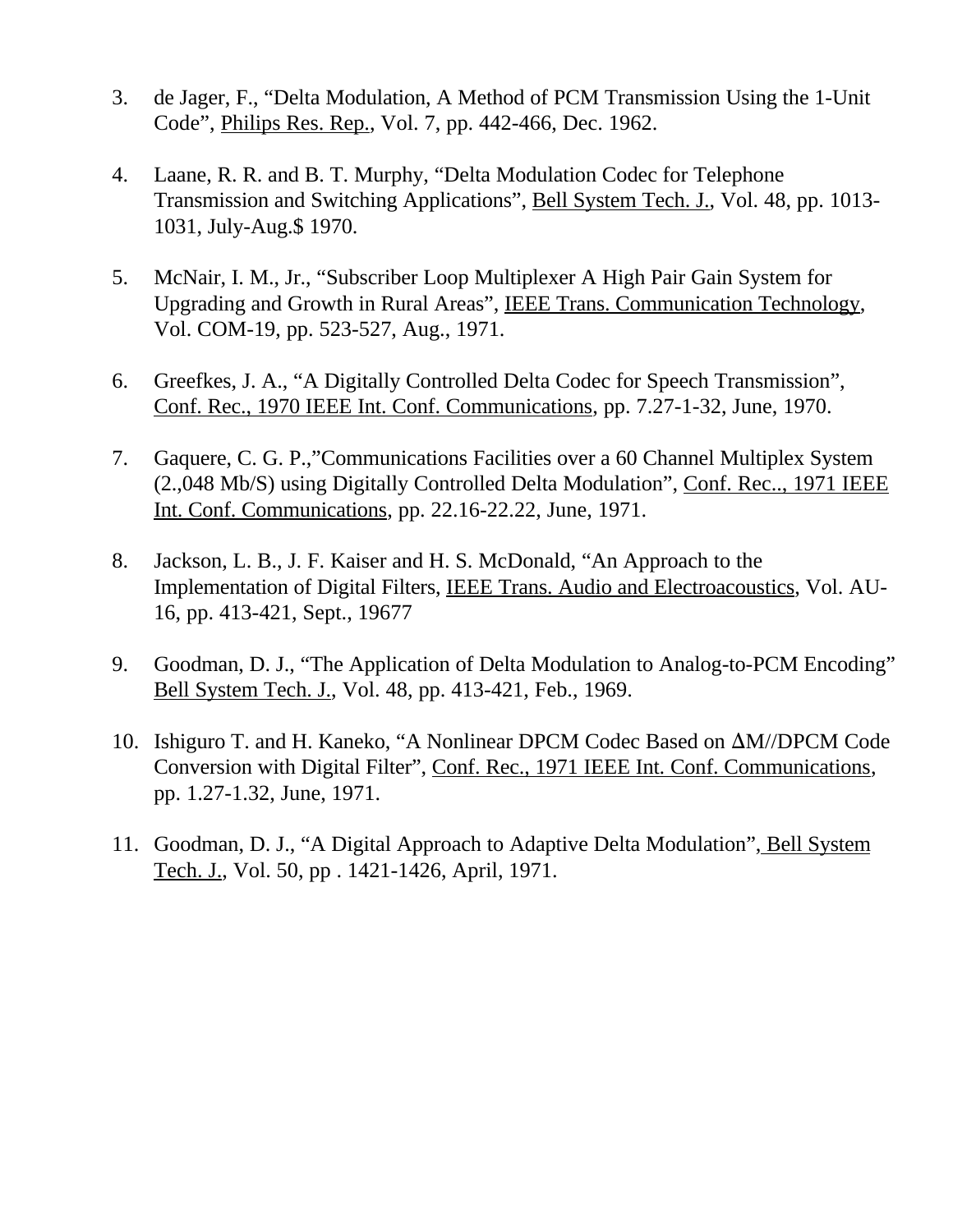





UNIFORM QUANTIZER **Fig. 1 - Digital modulation system.**